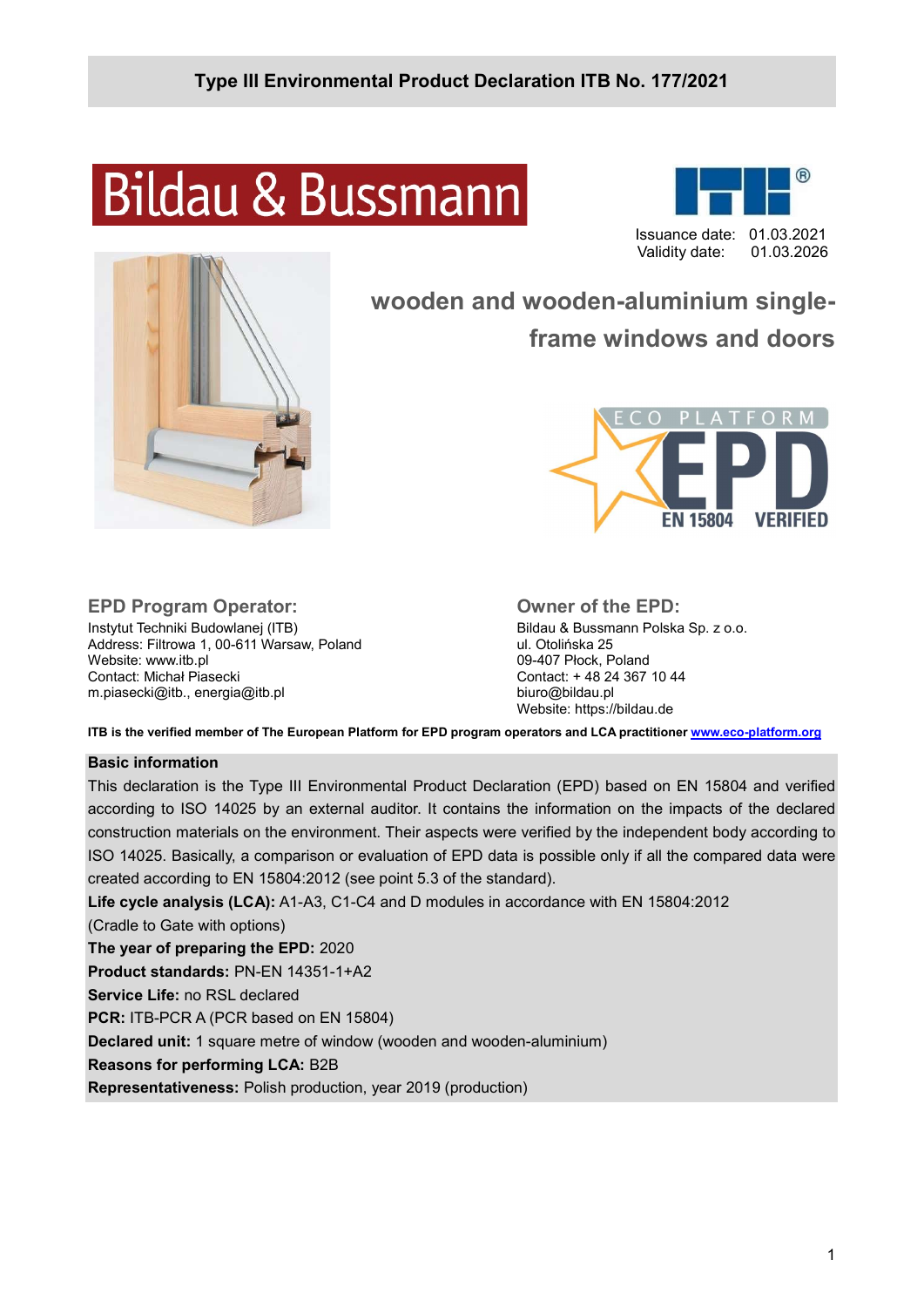#### MANUFACTURER AND PRODUCT DESCRIPTION

Bildau & Bussmann is a large manufacturer of wooden and wooden-aluminium windows and doors and has been in production since 1975. The company Bildau & Bussmann Polska Sp. z o.o. was established in Płock in 1995 and this manufacturing plant specializes in doors and windows production. Polish B&B chapter manufactures wooden windows and doors, standard and tailored to the individual needs of



the client as well as windows and doors for historic buildings. Bildau & Bussmann products are built for long life using sustainable resources.

A wooden and aluminium-wooden windows are a standard and representative windows covered by this declaration. EPD covers single-frame, single-leaf windows and doors in the IV68, IV78, IV90 system with maximum size 1400 x 2300 mm, colours acc. RAL, NCS and Lazury palettes. It captivates with technically adequate parameters in terms of thermal resistance, resistance to wind, air and rain.

The reference unit for wooden window is 1m x 1m; single-leaf IV78 with double-chamber glass, pine timber with mini-joints, its weight is about 38 kg, including: wood - 16.5 kg; paint-1.7l (2kg); glass – 18.9 kg; fittings - 0.8kg; screws - 0.2 kg.

The reference unit for wood-aluminium window is 1m x 1m; single-leaf 78 H/ALU with doublechamber glass, pine timber and aluminium with mini-joints, its weight is about 47 kg, including: wood - 18.7 kg; aluminium 7 kg; paint-1.5 kg; glass – 18.9 kg; fittings - 0.8 kg; screws - 0.3 kg.

| - 1- 1-<br>Input products | Content (mass basis)<br>wooden<br>$\frac{0}{0}$ | Content (mass basis)<br>wooden-aluminium<br>$\frac{0}{0}$ |
|---------------------------|-------------------------------------------------|-----------------------------------------------------------|
| Timber                    | 43%                                             | 40%                                                       |
| Aluminium                 |                                                 | 15%                                                       |
| Paint                     | $5\%$                                           | 3%                                                        |
| Glass                     | 50%                                             | 40%                                                       |
| Fittings                  | 2%                                              | 2%                                                        |
| <b>Screws</b>             | $1\%$                                           | $<1\%$                                                    |

Table 1. The Bildau & Bussmann; wooden and wood-aluminium window -reference input materials composition (approx.)

All details (technical) on products can be found on the website www.bildau.pl or www.bildau.de.

# LIFE CYCLE ASSESSMENT (LCA) – general rules applied

The LCA for this EPD is conducted according to the guidelines of ISO 14040-44, the requirements given in the Product Category Rules (ITB PCR-A), EN  $15804:2012 + A1:2013$  Sustainability of Construction Works: Environmental Product Declarations and the general program guidelines by ITB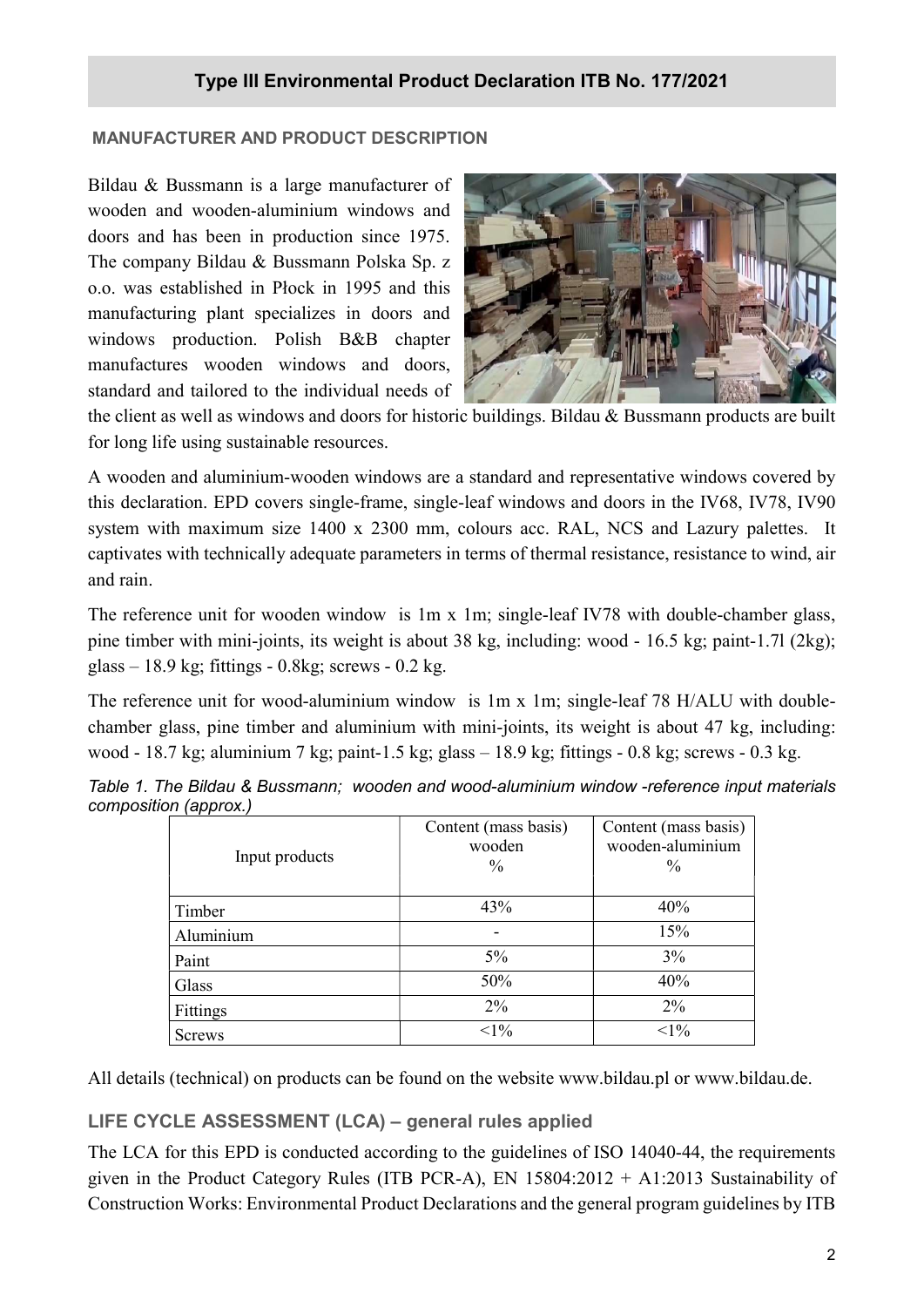#### Type III Environmental Product Declaration ITB No. 177/2021

EPD system. As on the day of issuing the declaration, the transition period for the implementation and implementation of the EN  $15804 + A2$  standard applies, therefore ITB partially does it best to implement the new provisions of Annex 2 . The LCI inventory (verified) for the LCA study is based on the year 2019. Production figures for B&B windows and detailed profiles' from production plant at Płock were collected by manufacturer in LCI questionnaire. LCA was modelled with ITB software using the latest version of the Ecoinvent database (3.7.1) and latest impact models. The EPD, its background data and the results may be used for business-to-business communications and is expected to be a reliable document for green building designers, architectures, manufacturers of construction products and the other stakeholders in the construction sector to understand the potential environmental impacts caused by B&B windows products.

#### Unit

The declared unit is 1 m² of a product (38 kg wooden window and 47 kg aluminium-wooden)

#### System boundary

Type of EPD: cradle to gate with options. The life cycle analysis of the declared products covers "Product Stage" A1-A3, and End of Life stage C1- C4 and gains beyond system in D module (Cradle to Gate with options) in accordance with EN 15804:2012+A1:2013 and ITB PCR A. The system boundary covers the production of raw materials (timber, glass, aluminium, paints, joints), all relevant transport down to factory gate and manufacturing by B&B (cradle to gate). The review framework comprises the following details:

- Raw materials acquisition and transport,
- Further processing of raw materials for windows and doors products,
- Production operations includes timber mechanical treatment, element bonding and varnishing
- Energy and water consumption, waste management.

Modules A1-A3 include processes that provide materials and energy input for the system, manufacturing and transport processes up to the factory gate, as well as waste processing. Module C1 considers electricity supply for the deconstruction of the window form a building. Module C2 includes transportation of the postconsumer waste to the waste processing plant. End of life scenarios are presented in Table 2. Module D includes potential benefits from all net flows given in modules A1-A3 and C3-C4 that leave the product boundary system after having passed the end-of-waste state in the form of recovery and/or recycling potentials.

#### Allocation

Production of the products is a line process in one manufacturing plant located in Płock, Poland. Allocation of impact is done on product mass basis. The impacts from raw materials extraction/production (timber, glass, paint, foil, aluminium, steel) are allocated in A1 module of the LCA (not excluding more than 1% of secondary production inputs). Not less than 99% of impacts from a line production were allocated. Module A2 includes transport of all raw materials such as timber and glass from their suppliers to the manufacturing plant. Municipal wastes of factory were allocated to module A3. Energy supply (Polish electricity mix -based on national data reference by KOBiZE 2019) was inventoried for the whole factory and allocated to the product assessed in module A3. Emissions in the factory (combustion/energy use) are assessed using national KOBiZE emission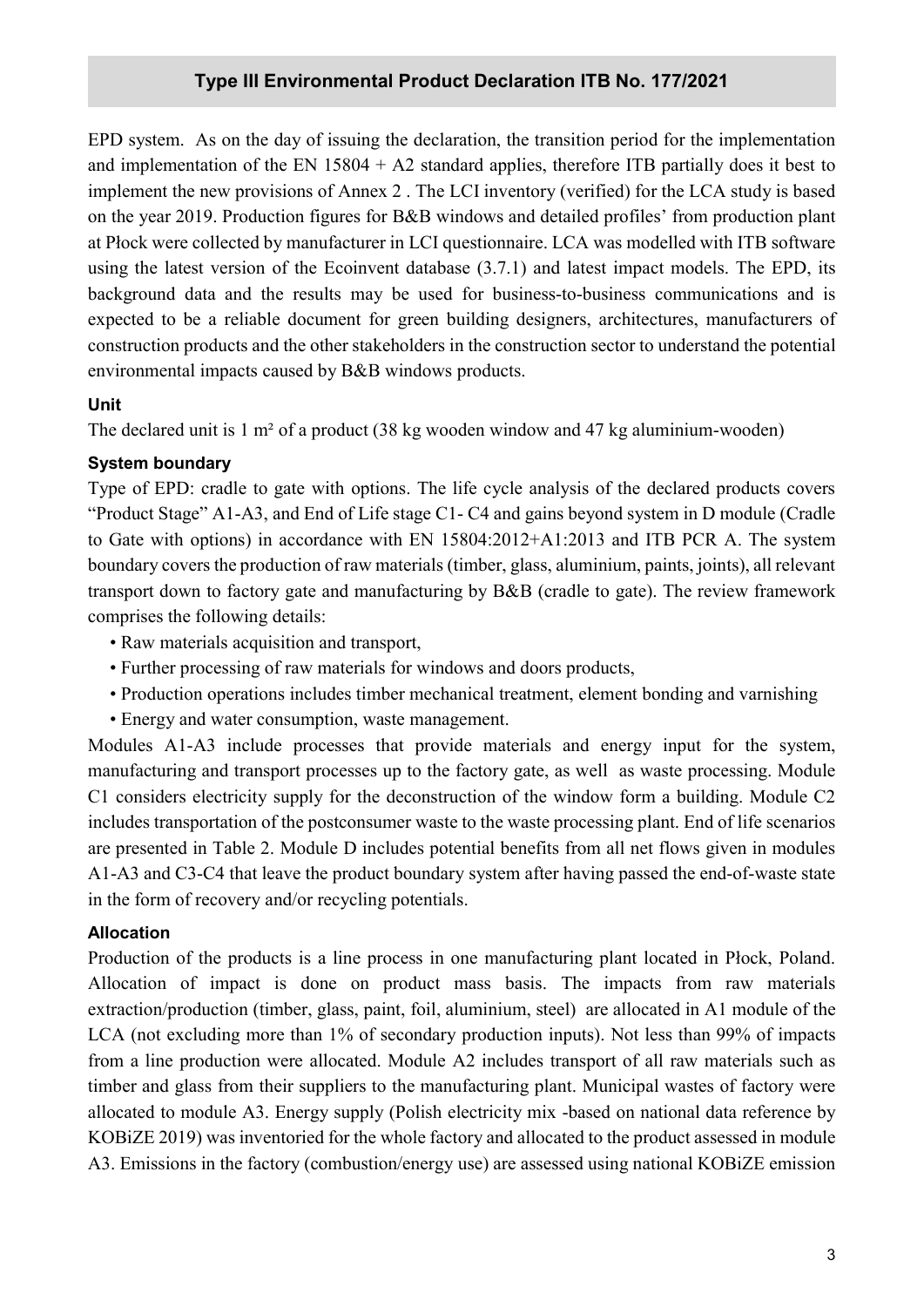factors. The majority of the production plant energy demand is fulfilled by incineration of the produced wood scrap in 600 kW furnace (renewable energy).

#### System limits

99.0% input materials and 100% energy consumption were inventoried in factory and were included in calculation. In the assessment, all significant parameters from gathered production data are considered. It is assumed that the total sum of omitted processes does not exceed 1% of all impact categories. In accordance with EN 15804:2012+A1:2013, machines and facilities (capital goods) required for and during production are excluded, as is transportation of employees. The impact of the production of packaging materials was considering excluding wooden pallets.

# A1 and A2 modules: Raw materials supply and transport

Raw materials (see table 1) come in a main part from suppliers that environmental data for production is published in reports or can be found in a relevant literature or data bases. Data on transport of the different input products to the manufacturing plants were inventoried in detail as LCI and modelled by assessor. Means of transport include trucks. For calculation purposes European fuel averages are applied. Transport is only relevant for delivery of raw materials to the plant and in C2 module as transport to the process plants. The calculations assume the use of 50% recycled aluminium.

#### A3 module: Production

Energy for production is provided from the electricity grid and from a local biomass furnace (using waste wood from production). The input timber scantlings are mechanically processed (Figure 1). The obtained elements are varnished and then connected to the glass and finishing elements with screws.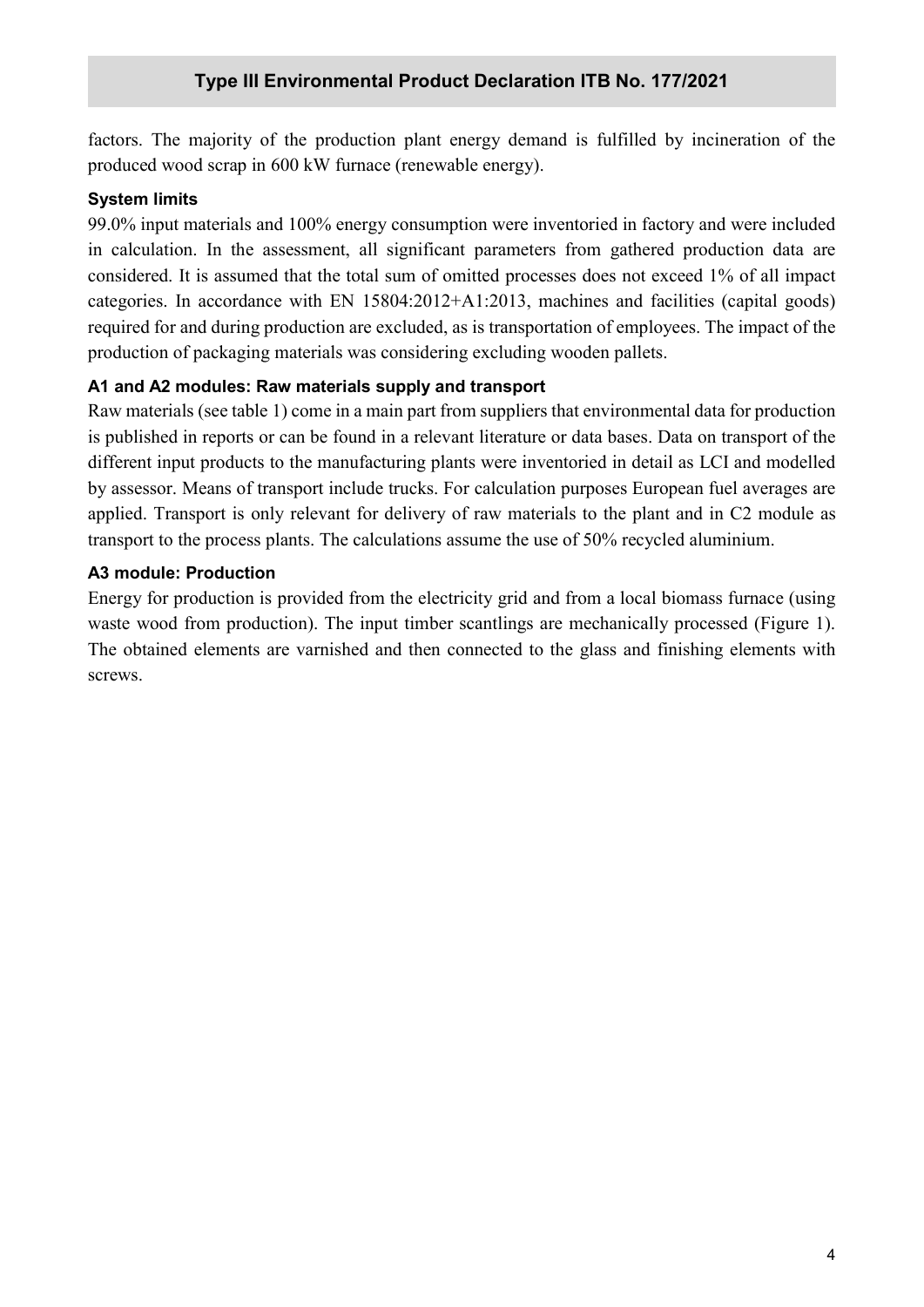

Figure 1. A scheme of manufacturing process (module A3)

#### C1-C4 and D modules: End of life scenarios

It is assumed in phase C1 that windows may be removed/re-assembled with a the use of small-scale electro-mechanical equipment (electricity used). It is assumed that at the end of life the transport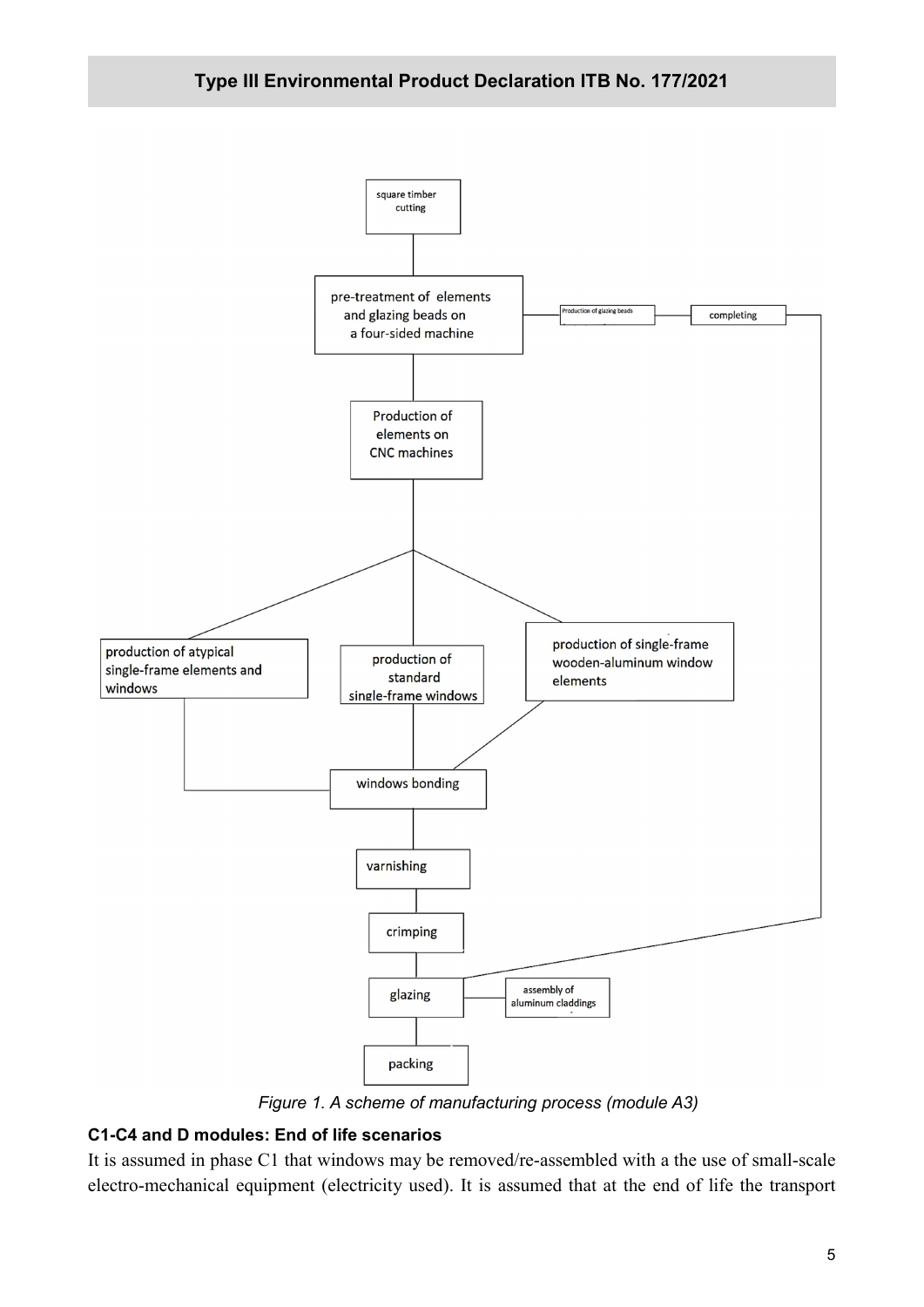distance from the product deconstruction place to a waste processing (module C2) is 50 km on  $> 16$ t loaded lorry with 75% capacity utilization and fuel consumption of 30 l of ON per 100 km.

Materials recovered from dismantled products are recycled, incinerated (module C3) and landfilled (module C4) according to the realistic treatment practice (mass allocation) of industrial waste what is presented in Table 2. The recycling potential for a new product systems is considered beyond the system boundaries (module D) based on literature recommendations and potentially realistic practice.

| Material            | Material recovery | Energy recovery | Recycling | Landfilling |
|---------------------|-------------------|-----------------|-----------|-------------|
| steel               | 95%               | 0%              | 100%      | 0%          |
| aluminium           | 95%               | 0%              | 75%       | 25%         |
| wood-based products | 95%               | 50%             | 50%       | $0\%$       |
| polymers            | 80%               | 30%             | 30%       | 40%         |
| glass               | 90%               | 0%              | 100%      | $0\%$       |

Table 2. End-of-life scenarios of recovered materials

#### Data collection period

The data for manufacture of the declared products refer to period between 01.01.2019 – 31.12.2019 (1 year). The life cycle assessments were prepared for Poland as reference area.

#### Data quality

The primary data collection has been done thoroughly, all relevant flows are collected and considered in the LCI questionnaire document. Technological, geographical and temporal representativeness is given. The values determined to calculate A3 originate directly from verified LCI inventory questionnaire filled by B&B representative. The values of the indicators presented in A1 module were calculated using Ecoinvent data V3.7 (aluminium, water, paint). Data on Polish electricity is supported by KOBiZE. Specific EPDs were used for timber, steel based elements and glass inputs. A heat from waste wood scraps production data and end of life processes are taken from the Ecoinvent.

# Calculation rules

LCA was done in accordance with ITB PCR A document.

# Databases

The background data for the processes come from the following databases: Ecoinvent v.3.7. Specific data quality analysis was audited. Characterization factors are CML ver. 4.2 based. ITB-LCA algorithms were used for all impact calculations. The time related quality of the data used is valid (5 years).

# **Comparability**

Environmental product declarations of construction products may not be comparable if they do not comply with EN 15804. The manufacturer is responsible for its own data presented in the declarations.

# Health related issues

Product can be considered as neutral for Indoor Air Quality. According to the latest revision of Article 59, the Regulation (EC) No 1907/2006 on the Registration, Evaluation, Authorization and restriction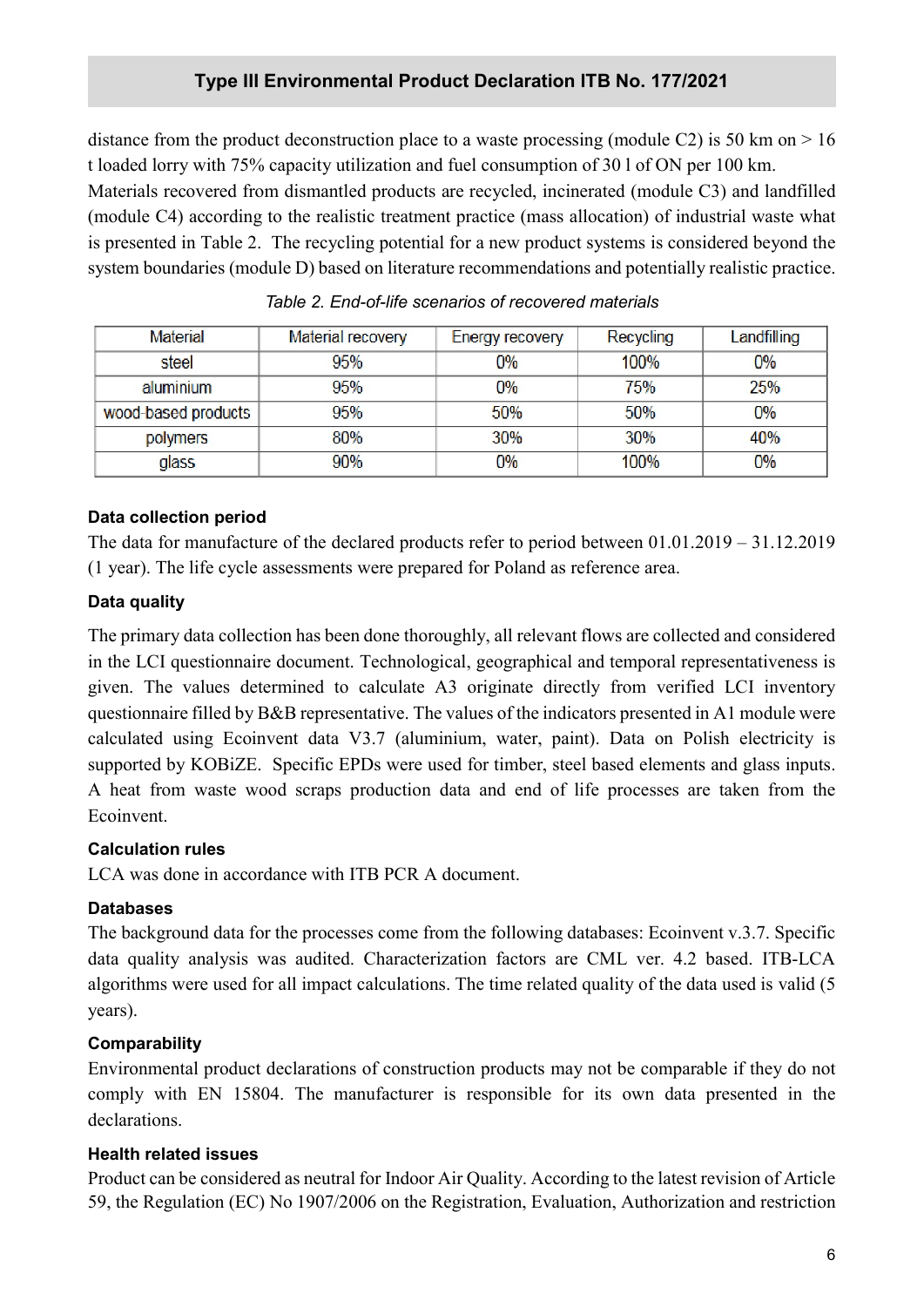of Chemicals (REACH), "the REACH list", of substances of very high concern' (SVHC) the B&B window product is not manufactured with or contains any of these substances above a concentration of 0.1% by weight.

# LIFE CYCLE ASSESSMENT (LCA) – Results

#### Declared unit

The declaration refers to the unit  $DU-1$  m<sup>2</sup> of window.

| Table 3. System boundaries (life cycle modules) included in a product environmental assessment |  |  |  |
|------------------------------------------------------------------------------------------------|--|--|--|
|                                                                                                |  |  |  |

|                        | <b>Environmental assessment information</b><br>(MA – Module assessed, MNA – Module not assessed, INA – Indicator Not Assessed) |                |                                      |                                          |           |             |                |             |               |                              |                               |                              |                |                     |                                                                     |                                              |
|------------------------|--------------------------------------------------------------------------------------------------------------------------------|----------------|--------------------------------------|------------------------------------------|-----------|-------------|----------------|-------------|---------------|------------------------------|-------------------------------|------------------------------|----------------|---------------------|---------------------------------------------------------------------|----------------------------------------------|
|                        | Product stage                                                                                                                  |                | Construction<br>process              |                                          |           | Use stage   |                |             |               |                              |                               | End of life                  |                |                     | <b>Benefits</b><br>and loads<br>beyond<br>the<br>system<br>boundary |                                              |
| Raw material<br>supply | Transport                                                                                                                      | Manufacturing  | Transport to<br>construction<br>it o | Construction-<br>installation<br>process | Jse       | Maintenance | Repair         | Replacement | Refurbishment | Operational<br>use<br>energy | Operational<br>use<br>water I | Deconstruction<br>demolition | Transport      | Waste<br>processing | Disposal                                                            | recycling<br>potential<br>recovery<br>Reuse- |
| A1                     | A2                                                                                                                             | A <sub>3</sub> | A4                                   | A5                                       | <b>B1</b> | <b>B2</b>   | B <sub>3</sub> | <b>B4</b>   | <b>B5</b>     | <b>B6</b>                    | <b>B7</b>                     | C1                           | C <sub>2</sub> | C <sub>3</sub>      | C4                                                                  | D                                            |
| MА                     | MА                                                                                                                             | <b>MA</b>      | MNA                                  | <b>MNA</b>                               | MNA       | MNA         | <b>MNA</b>     | MNA         | <b>MNA</b>    | MNA                          | <b>MNA</b>                    | MA                           | МA             | МA                  | MA                                                                  | MA                                           |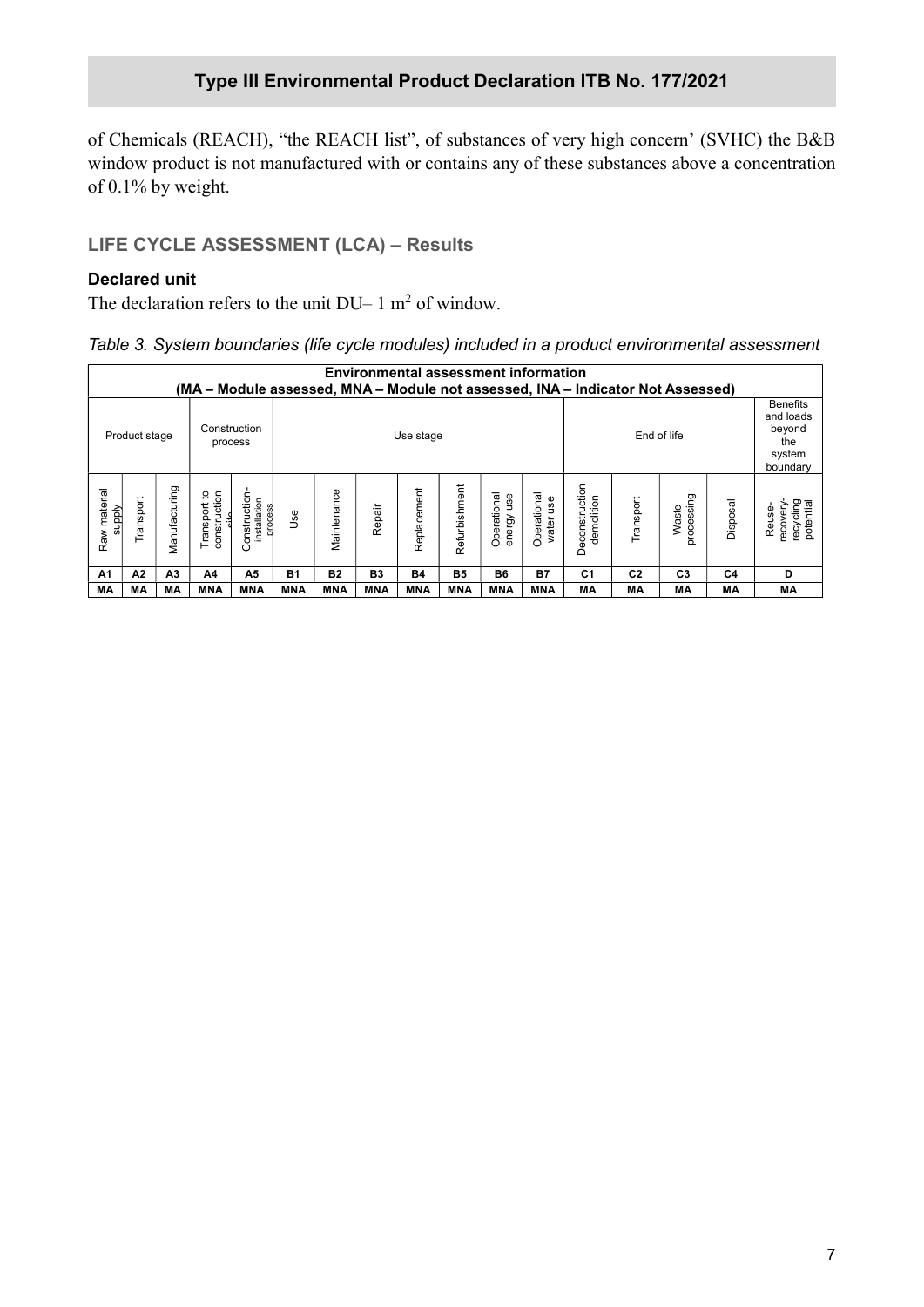|  |  | Table 4. Environmental product characteristic $-1$ m <sup>2</sup> of wooden window product (38 kg) |  |  |  |
|--|--|----------------------------------------------------------------------------------------------------|--|--|--|
|--|--|----------------------------------------------------------------------------------------------------|--|--|--|

| Unit<br>A <sub>2</sub><br>C <sub>1</sub><br>C <sub>2</sub><br>C <sub>3</sub><br>D<br>Indicator<br>А1<br>A3<br>C4<br>kg CO <sub>2</sub><br>Global warming potential<br>3.98E+01<br>$1.21E + 00$<br>3.74E+00<br>1.57E-01<br>1.40E-01<br>8.20E-01<br>3.73E+00<br>$-1.38E + 01$<br>total<br>eq.<br>kgCO <sub>2</sub><br>Global warming potential<br>$6.05E + 01$<br>$1.15E + 00$<br>2.80E+00<br>1.42E-01<br>4.29E-01<br>4.70E-01<br>1.27E-01<br>$-3.34E+00$<br>fossil<br>eq.<br>kgCO <sub>2</sub><br>Global warming potential<br>$-2.07E + 01$<br>6.07E-02<br>9.41E-01<br>1.57E-02<br>1.31E-02<br>3.91E-01<br>3.26E+00<br>$-1.05E + 01$<br>biogenic<br>eq.<br>Depletion potential of the<br>kg CFC 11<br>1.28E-06<br>$0.00E + 00$<br>8.67E-08<br>1.73E-09<br>$0.00E + 00$<br>3.37E-08<br>2.76E-09<br>$-8.69E-08$<br>stratospheric ozone layer<br>eq.<br>Acidification potential of soil<br>kg SO <sub>2</sub> eq.<br>2.75E-01<br>9.09E-03<br>1.58E-02<br>1.38E-04<br>1.10E-03<br>3.04E-03<br>7.76E-03<br>$-2.57E-02$<br>and water<br>Formation<br>potential<br>kg Ethene<br>of<br>5.42E-02<br>6.37E-04<br>1.04E-02<br>7.17E-04<br>7.71E-05<br>3.19E-04<br>7.85E-04<br>$-8.67E-03$<br>tropospheric ozone<br>eq.<br>kg (PO <sub>4</sub> ) <sup>3</sup><br>5.27E-02<br>1.60E-03<br>Eutrophication potential<br>3.37E-03<br>5.77E-06<br>1.94E-04<br>9.05E-04<br>1.05E-03<br>-5.87E-03<br>eq.<br>Abiotic depletion potential<br>(ADP-elements) for non-<br>kg Sb eq.<br>1.07E-03<br>$0.00E + 00$<br>2.96E-02<br>1.17E-03<br>$0.00E + 00$<br>4.90E-06<br>9.94E-07<br>$-2.32E-04$<br>fossil resources<br>Abiotic depletion potential<br>MJ<br>(ADP-fossil fuels) for fossil<br>$-2.14E+02$<br>8.58E+02<br>$2.41E+01$<br>3.30E+01<br>1.80E+00<br>$2.92E+00$<br>1.09E+01<br>$3.18E + 01$<br>resources<br>Environmental aspects: (DU) 1 square meter<br>Unit<br>C <sub>2</sub><br>Indicator<br>A1<br>A <sub>2</sub><br>A3<br>C1<br>C3<br>C4<br>D<br>Use of renewable primary<br>energy excluding renewable<br>MJ<br><b>INA</b><br><b>INA</b><br><b>INA</b><br><b>INA</b><br>INA<br><b>INA</b><br><b>INA</b><br>INA<br>primary energy resources<br>used as raw materials<br>Use of renewable primary<br>MJ<br><b>INA</b><br><b>INA</b><br>INA<br>energy resources used as<br>INA<br><b>INA</b><br>INA.<br>INA<br><b>INA</b><br>raw materials<br>Total use of<br>renewable<br>primary energy resources<br>MJ<br>1.69E+00<br>$1.02E + 02$<br>2.70E-01<br>2.23E+00<br>(primary energy and primary<br>5.18E+02<br>2.04E-01<br>4.88E+01<br>$-3.76E + 01$<br>energy resources used as<br>raw materials)<br>Use<br>non-renewable<br>of<br>primary energy excluding<br>MJ<br><b>INA</b><br>INA<br><b>INA</b><br><b>INA</b><br>INA<br>non-renewable<br>primary<br>INA<br><b>INA</b><br>INA<br>energy resources used as<br>raw materials<br>Use<br>non-renewable<br>of<br>MJ<br>primary energy resources<br>INA<br><b>INA</b><br><b>INA</b><br>INA<br><b>INA</b><br>INA<br>INA<br><b>INA</b><br>used as raw materials<br>Total use of non-renewable<br>primary energy resources<br>MJ<br>(primary energy and primary<br>8.75E+02<br>2.53E+01<br>3.55E+01<br>1.98E+00<br>3.06E+00<br>1.25E+01<br>3.23E+01<br>$-2.17E+02$<br>energy resources used as<br>raw materials)<br>Use of secondary material<br>2.89E+00<br>$0.00E + 00$<br>3.27E-03<br>$0.00E + 00$<br>$0.00E + 00$<br>$0.00E + 00$<br>$0.00E + 00$<br>7.84E+00<br>kg<br>Use of renewable secondary<br>MJ<br>3.57E-02<br>$1.27E + 00$<br>1.39E-05<br>$0.00E + 00$<br>1.53E-01<br>$0.00E + 00$<br>4.73E-02<br>1.33E+02<br>fuels<br>Use<br>of<br>non-renewable<br>MJ<br>2.41E-19<br>$0.00E + 00$<br>4.18E-01<br>$0.00E + 00$<br>$0.00E + 00$<br>1.01E-00<br>5.67E-02<br>9.90E+00<br>secondary fuels<br>m <sup>3</sup><br>Net use of fresh water<br>4.02E-02<br>3.20E-05<br>2.61E-02<br>5.69E-04<br>3.87E-06<br>5.00E-06<br>7.18E-04<br>-6.98E-03<br>Other environmental information describing waste categories: (DU) 1 square meter<br>A <sub>2</sub><br>C <sub>1</sub><br>C <sub>2</sub><br>C <sub>3</sub><br>C4<br>D<br>Indicator<br>Unit<br>А1<br>A <sub>3</sub><br>Hazardous waste disposed<br>2.24E-03<br>1.47E-04<br>1.97E-03<br>2.40E-06<br>1.78E-05<br>1.13E-05<br>8.60E-07<br>-5.58E-03<br>kg<br>Non-hazardous<br>waste<br>1.37E-01<br>6.29E-01<br>2.76E+01<br>2.17E-02<br>1.65E-02<br>1.39E-01<br>$3.14E + 01$<br>$-5.89E+00$<br>kg<br>disposed<br>Radioactive waste disposed<br>4.55E-03<br>$0.00E + 00$<br>$0.00E + 00$<br>2.40E-06<br>$0.00E + 00$<br>1.16E-03<br>2.51E-04<br>$-1.60E-03$<br>kg<br>2.40E-02<br>Components for re-use<br>4.02E-02<br>$0.00E + 00$<br>$0.00E + 00$<br>$0.00E + 00$<br>$0.00E + 00$<br>$0.00E + 00$<br>$0.00E + 00$<br>kg<br>Materials for recycling<br>3.94E-02<br>$0.00E + 00$<br>$0.00E + 00$<br>$0.00E + 00$<br>$0.00E + 00$<br>8.80E+00<br>$0.00E + 00$<br>kg<br>2.75E+01<br>Materials for energy recover<br>4.50E-03<br>$0.00E + 00$<br>6.68E+00<br>$0.00E + 00$<br>$0.00E + 00$<br>1.65E+01<br>7.60E+00<br>$0.00E + 00$<br>kg |                 | Environmental impacts: (DU) 1 square meter |          |              |              |              |              |              |              |              |  |
|-------------------------------------------------------------------------------------------------------------------------------------------------------------------------------------------------------------------------------------------------------------------------------------------------------------------------------------------------------------------------------------------------------------------------------------------------------------------------------------------------------------------------------------------------------------------------------------------------------------------------------------------------------------------------------------------------------------------------------------------------------------------------------------------------------------------------------------------------------------------------------------------------------------------------------------------------------------------------------------------------------------------------------------------------------------------------------------------------------------------------------------------------------------------------------------------------------------------------------------------------------------------------------------------------------------------------------------------------------------------------------------------------------------------------------------------------------------------------------------------------------------------------------------------------------------------------------------------------------------------------------------------------------------------------------------------------------------------------------------------------------------------------------------------------------------------------------------------------------------------------------------------------------------------------------------------------------------------------------------------------------------------------------------------------------------------------------------------------------------------------------------------------------------------------------------------------------------------------------------------------------------------------------------------------------------------------------------------------------------------------------------------------------------------------------------------------------------------------------------------------------------------------------------------------------------------------------------------------------------------------------------------------------------------------------------------------------------------------------------------------------------------------------------------------------------------------------------------------------------------------------------------------------------------------------------------------------------------------------------------------------------------------------------------------------------------------------------------------------------------------------------------------------------------------------------------------------------------------------------------------------------------------------------------------------------------------------------------------------------------------------------------------------------------------------------------------------------------------------------------------------------------------------------------------------------------------------------------------------------------------------------------------------------------------------------------------------------------------------------------------------------------------------------------------------------------------------------------------------------------------------------------------------------------------------------------------------------------------------------------------------------------------------------------------------------------------------------------------------------------------------------------------------------------------------------------------------------------------------------------------------------------------------------------------------------------------------------------------------------------------------------------------------------------------------------------------------------------------------------------------------------------------------------------------------------------------------------------------------------------------------------------------------------------------------------------------------------------------------------------------------------------------------------------------------------------------------------------------------------------------------------------------------------------------------------------------------------------------------------------------------------|-----------------|--------------------------------------------|----------|--------------|--------------|--------------|--------------|--------------|--------------|--------------|--|
|                                                                                                                                                                                                                                                                                                                                                                                                                                                                                                                                                                                                                                                                                                                                                                                                                                                                                                                                                                                                                                                                                                                                                                                                                                                                                                                                                                                                                                                                                                                                                                                                                                                                                                                                                                                                                                                                                                                                                                                                                                                                                                                                                                                                                                                                                                                                                                                                                                                                                                                                                                                                                                                                                                                                                                                                                                                                                                                                                                                                                                                                                                                                                                                                                                                                                                                                                                                                                                                                                                                                                                                                                                                                                                                                                                                                                                                                                                                                                                                                                                                                                                                                                                                                                                                                                                                                                                                                                                                                                                                                                                                                                                                                                                                                                                                                                                                                                                                                                                                                             |                 |                                            |          |              |              |              |              |              |              |              |  |
|                                                                                                                                                                                                                                                                                                                                                                                                                                                                                                                                                                                                                                                                                                                                                                                                                                                                                                                                                                                                                                                                                                                                                                                                                                                                                                                                                                                                                                                                                                                                                                                                                                                                                                                                                                                                                                                                                                                                                                                                                                                                                                                                                                                                                                                                                                                                                                                                                                                                                                                                                                                                                                                                                                                                                                                                                                                                                                                                                                                                                                                                                                                                                                                                                                                                                                                                                                                                                                                                                                                                                                                                                                                                                                                                                                                                                                                                                                                                                                                                                                                                                                                                                                                                                                                                                                                                                                                                                                                                                                                                                                                                                                                                                                                                                                                                                                                                                                                                                                                                             |                 |                                            |          |              |              |              |              |              |              |              |  |
|                                                                                                                                                                                                                                                                                                                                                                                                                                                                                                                                                                                                                                                                                                                                                                                                                                                                                                                                                                                                                                                                                                                                                                                                                                                                                                                                                                                                                                                                                                                                                                                                                                                                                                                                                                                                                                                                                                                                                                                                                                                                                                                                                                                                                                                                                                                                                                                                                                                                                                                                                                                                                                                                                                                                                                                                                                                                                                                                                                                                                                                                                                                                                                                                                                                                                                                                                                                                                                                                                                                                                                                                                                                                                                                                                                                                                                                                                                                                                                                                                                                                                                                                                                                                                                                                                                                                                                                                                                                                                                                                                                                                                                                                                                                                                                                                                                                                                                                                                                                                             |                 |                                            |          |              |              |              |              |              |              |              |  |
|                                                                                                                                                                                                                                                                                                                                                                                                                                                                                                                                                                                                                                                                                                                                                                                                                                                                                                                                                                                                                                                                                                                                                                                                                                                                                                                                                                                                                                                                                                                                                                                                                                                                                                                                                                                                                                                                                                                                                                                                                                                                                                                                                                                                                                                                                                                                                                                                                                                                                                                                                                                                                                                                                                                                                                                                                                                                                                                                                                                                                                                                                                                                                                                                                                                                                                                                                                                                                                                                                                                                                                                                                                                                                                                                                                                                                                                                                                                                                                                                                                                                                                                                                                                                                                                                                                                                                                                                                                                                                                                                                                                                                                                                                                                                                                                                                                                                                                                                                                                                             |                 |                                            |          |              |              |              |              |              |              |              |  |
|                                                                                                                                                                                                                                                                                                                                                                                                                                                                                                                                                                                                                                                                                                                                                                                                                                                                                                                                                                                                                                                                                                                                                                                                                                                                                                                                                                                                                                                                                                                                                                                                                                                                                                                                                                                                                                                                                                                                                                                                                                                                                                                                                                                                                                                                                                                                                                                                                                                                                                                                                                                                                                                                                                                                                                                                                                                                                                                                                                                                                                                                                                                                                                                                                                                                                                                                                                                                                                                                                                                                                                                                                                                                                                                                                                                                                                                                                                                                                                                                                                                                                                                                                                                                                                                                                                                                                                                                                                                                                                                                                                                                                                                                                                                                                                                                                                                                                                                                                                                                             |                 |                                            |          |              |              |              |              |              |              |              |  |
|                                                                                                                                                                                                                                                                                                                                                                                                                                                                                                                                                                                                                                                                                                                                                                                                                                                                                                                                                                                                                                                                                                                                                                                                                                                                                                                                                                                                                                                                                                                                                                                                                                                                                                                                                                                                                                                                                                                                                                                                                                                                                                                                                                                                                                                                                                                                                                                                                                                                                                                                                                                                                                                                                                                                                                                                                                                                                                                                                                                                                                                                                                                                                                                                                                                                                                                                                                                                                                                                                                                                                                                                                                                                                                                                                                                                                                                                                                                                                                                                                                                                                                                                                                                                                                                                                                                                                                                                                                                                                                                                                                                                                                                                                                                                                                                                                                                                                                                                                                                                             |                 |                                            |          |              |              |              |              |              |              |              |  |
|                                                                                                                                                                                                                                                                                                                                                                                                                                                                                                                                                                                                                                                                                                                                                                                                                                                                                                                                                                                                                                                                                                                                                                                                                                                                                                                                                                                                                                                                                                                                                                                                                                                                                                                                                                                                                                                                                                                                                                                                                                                                                                                                                                                                                                                                                                                                                                                                                                                                                                                                                                                                                                                                                                                                                                                                                                                                                                                                                                                                                                                                                                                                                                                                                                                                                                                                                                                                                                                                                                                                                                                                                                                                                                                                                                                                                                                                                                                                                                                                                                                                                                                                                                                                                                                                                                                                                                                                                                                                                                                                                                                                                                                                                                                                                                                                                                                                                                                                                                                                             |                 |                                            |          |              |              |              |              |              |              |              |  |
|                                                                                                                                                                                                                                                                                                                                                                                                                                                                                                                                                                                                                                                                                                                                                                                                                                                                                                                                                                                                                                                                                                                                                                                                                                                                                                                                                                                                                                                                                                                                                                                                                                                                                                                                                                                                                                                                                                                                                                                                                                                                                                                                                                                                                                                                                                                                                                                                                                                                                                                                                                                                                                                                                                                                                                                                                                                                                                                                                                                                                                                                                                                                                                                                                                                                                                                                                                                                                                                                                                                                                                                                                                                                                                                                                                                                                                                                                                                                                                                                                                                                                                                                                                                                                                                                                                                                                                                                                                                                                                                                                                                                                                                                                                                                                                                                                                                                                                                                                                                                             |                 |                                            |          |              |              |              |              |              |              |              |  |
|                                                                                                                                                                                                                                                                                                                                                                                                                                                                                                                                                                                                                                                                                                                                                                                                                                                                                                                                                                                                                                                                                                                                                                                                                                                                                                                                                                                                                                                                                                                                                                                                                                                                                                                                                                                                                                                                                                                                                                                                                                                                                                                                                                                                                                                                                                                                                                                                                                                                                                                                                                                                                                                                                                                                                                                                                                                                                                                                                                                                                                                                                                                                                                                                                                                                                                                                                                                                                                                                                                                                                                                                                                                                                                                                                                                                                                                                                                                                                                                                                                                                                                                                                                                                                                                                                                                                                                                                                                                                                                                                                                                                                                                                                                                                                                                                                                                                                                                                                                                                             |                 |                                            |          |              |              |              |              |              |              |              |  |
|                                                                                                                                                                                                                                                                                                                                                                                                                                                                                                                                                                                                                                                                                                                                                                                                                                                                                                                                                                                                                                                                                                                                                                                                                                                                                                                                                                                                                                                                                                                                                                                                                                                                                                                                                                                                                                                                                                                                                                                                                                                                                                                                                                                                                                                                                                                                                                                                                                                                                                                                                                                                                                                                                                                                                                                                                                                                                                                                                                                                                                                                                                                                                                                                                                                                                                                                                                                                                                                                                                                                                                                                                                                                                                                                                                                                                                                                                                                                                                                                                                                                                                                                                                                                                                                                                                                                                                                                                                                                                                                                                                                                                                                                                                                                                                                                                                                                                                                                                                                                             |                 |                                            |          |              |              |              |              |              |              |              |  |
|                                                                                                                                                                                                                                                                                                                                                                                                                                                                                                                                                                                                                                                                                                                                                                                                                                                                                                                                                                                                                                                                                                                                                                                                                                                                                                                                                                                                                                                                                                                                                                                                                                                                                                                                                                                                                                                                                                                                                                                                                                                                                                                                                                                                                                                                                                                                                                                                                                                                                                                                                                                                                                                                                                                                                                                                                                                                                                                                                                                                                                                                                                                                                                                                                                                                                                                                                                                                                                                                                                                                                                                                                                                                                                                                                                                                                                                                                                                                                                                                                                                                                                                                                                                                                                                                                                                                                                                                                                                                                                                                                                                                                                                                                                                                                                                                                                                                                                                                                                                                             |                 |                                            |          |              |              |              |              |              |              |              |  |
|                                                                                                                                                                                                                                                                                                                                                                                                                                                                                                                                                                                                                                                                                                                                                                                                                                                                                                                                                                                                                                                                                                                                                                                                                                                                                                                                                                                                                                                                                                                                                                                                                                                                                                                                                                                                                                                                                                                                                                                                                                                                                                                                                                                                                                                                                                                                                                                                                                                                                                                                                                                                                                                                                                                                                                                                                                                                                                                                                                                                                                                                                                                                                                                                                                                                                                                                                                                                                                                                                                                                                                                                                                                                                                                                                                                                                                                                                                                                                                                                                                                                                                                                                                                                                                                                                                                                                                                                                                                                                                                                                                                                                                                                                                                                                                                                                                                                                                                                                                                                             |                 |                                            |          |              |              |              |              |              |              |              |  |
|                                                                                                                                                                                                                                                                                                                                                                                                                                                                                                                                                                                                                                                                                                                                                                                                                                                                                                                                                                                                                                                                                                                                                                                                                                                                                                                                                                                                                                                                                                                                                                                                                                                                                                                                                                                                                                                                                                                                                                                                                                                                                                                                                                                                                                                                                                                                                                                                                                                                                                                                                                                                                                                                                                                                                                                                                                                                                                                                                                                                                                                                                                                                                                                                                                                                                                                                                                                                                                                                                                                                                                                                                                                                                                                                                                                                                                                                                                                                                                                                                                                                                                                                                                                                                                                                                                                                                                                                                                                                                                                                                                                                                                                                                                                                                                                                                                                                                                                                                                                                             |                 |                                            |          |              |              |              |              |              |              |              |  |
|                                                                                                                                                                                                                                                                                                                                                                                                                                                                                                                                                                                                                                                                                                                                                                                                                                                                                                                                                                                                                                                                                                                                                                                                                                                                                                                                                                                                                                                                                                                                                                                                                                                                                                                                                                                                                                                                                                                                                                                                                                                                                                                                                                                                                                                                                                                                                                                                                                                                                                                                                                                                                                                                                                                                                                                                                                                                                                                                                                                                                                                                                                                                                                                                                                                                                                                                                                                                                                                                                                                                                                                                                                                                                                                                                                                                                                                                                                                                                                                                                                                                                                                                                                                                                                                                                                                                                                                                                                                                                                                                                                                                                                                                                                                                                                                                                                                                                                                                                                                                             |                 |                                            |          |              |              |              |              |              |              |              |  |
|                                                                                                                                                                                                                                                                                                                                                                                                                                                                                                                                                                                                                                                                                                                                                                                                                                                                                                                                                                                                                                                                                                                                                                                                                                                                                                                                                                                                                                                                                                                                                                                                                                                                                                                                                                                                                                                                                                                                                                                                                                                                                                                                                                                                                                                                                                                                                                                                                                                                                                                                                                                                                                                                                                                                                                                                                                                                                                                                                                                                                                                                                                                                                                                                                                                                                                                                                                                                                                                                                                                                                                                                                                                                                                                                                                                                                                                                                                                                                                                                                                                                                                                                                                                                                                                                                                                                                                                                                                                                                                                                                                                                                                                                                                                                                                                                                                                                                                                                                                                                             |                 |                                            |          |              |              |              |              |              |              |              |  |
|                                                                                                                                                                                                                                                                                                                                                                                                                                                                                                                                                                                                                                                                                                                                                                                                                                                                                                                                                                                                                                                                                                                                                                                                                                                                                                                                                                                                                                                                                                                                                                                                                                                                                                                                                                                                                                                                                                                                                                                                                                                                                                                                                                                                                                                                                                                                                                                                                                                                                                                                                                                                                                                                                                                                                                                                                                                                                                                                                                                                                                                                                                                                                                                                                                                                                                                                                                                                                                                                                                                                                                                                                                                                                                                                                                                                                                                                                                                                                                                                                                                                                                                                                                                                                                                                                                                                                                                                                                                                                                                                                                                                                                                                                                                                                                                                                                                                                                                                                                                                             |                 |                                            |          |              |              |              |              |              |              |              |  |
|                                                                                                                                                                                                                                                                                                                                                                                                                                                                                                                                                                                                                                                                                                                                                                                                                                                                                                                                                                                                                                                                                                                                                                                                                                                                                                                                                                                                                                                                                                                                                                                                                                                                                                                                                                                                                                                                                                                                                                                                                                                                                                                                                                                                                                                                                                                                                                                                                                                                                                                                                                                                                                                                                                                                                                                                                                                                                                                                                                                                                                                                                                                                                                                                                                                                                                                                                                                                                                                                                                                                                                                                                                                                                                                                                                                                                                                                                                                                                                                                                                                                                                                                                                                                                                                                                                                                                                                                                                                                                                                                                                                                                                                                                                                                                                                                                                                                                                                                                                                                             |                 |                                            |          |              |              |              |              |              |              |              |  |
|                                                                                                                                                                                                                                                                                                                                                                                                                                                                                                                                                                                                                                                                                                                                                                                                                                                                                                                                                                                                                                                                                                                                                                                                                                                                                                                                                                                                                                                                                                                                                                                                                                                                                                                                                                                                                                                                                                                                                                                                                                                                                                                                                                                                                                                                                                                                                                                                                                                                                                                                                                                                                                                                                                                                                                                                                                                                                                                                                                                                                                                                                                                                                                                                                                                                                                                                                                                                                                                                                                                                                                                                                                                                                                                                                                                                                                                                                                                                                                                                                                                                                                                                                                                                                                                                                                                                                                                                                                                                                                                                                                                                                                                                                                                                                                                                                                                                                                                                                                                                             |                 |                                            |          |              |              |              |              |              |              |              |  |
|                                                                                                                                                                                                                                                                                                                                                                                                                                                                                                                                                                                                                                                                                                                                                                                                                                                                                                                                                                                                                                                                                                                                                                                                                                                                                                                                                                                                                                                                                                                                                                                                                                                                                                                                                                                                                                                                                                                                                                                                                                                                                                                                                                                                                                                                                                                                                                                                                                                                                                                                                                                                                                                                                                                                                                                                                                                                                                                                                                                                                                                                                                                                                                                                                                                                                                                                                                                                                                                                                                                                                                                                                                                                                                                                                                                                                                                                                                                                                                                                                                                                                                                                                                                                                                                                                                                                                                                                                                                                                                                                                                                                                                                                                                                                                                                                                                                                                                                                                                                                             |                 |                                            |          |              |              |              |              |              |              |              |  |
|                                                                                                                                                                                                                                                                                                                                                                                                                                                                                                                                                                                                                                                                                                                                                                                                                                                                                                                                                                                                                                                                                                                                                                                                                                                                                                                                                                                                                                                                                                                                                                                                                                                                                                                                                                                                                                                                                                                                                                                                                                                                                                                                                                                                                                                                                                                                                                                                                                                                                                                                                                                                                                                                                                                                                                                                                                                                                                                                                                                                                                                                                                                                                                                                                                                                                                                                                                                                                                                                                                                                                                                                                                                                                                                                                                                                                                                                                                                                                                                                                                                                                                                                                                                                                                                                                                                                                                                                                                                                                                                                                                                                                                                                                                                                                                                                                                                                                                                                                                                                             |                 |                                            |          |              |              |              |              |              |              |              |  |
|                                                                                                                                                                                                                                                                                                                                                                                                                                                                                                                                                                                                                                                                                                                                                                                                                                                                                                                                                                                                                                                                                                                                                                                                                                                                                                                                                                                                                                                                                                                                                                                                                                                                                                                                                                                                                                                                                                                                                                                                                                                                                                                                                                                                                                                                                                                                                                                                                                                                                                                                                                                                                                                                                                                                                                                                                                                                                                                                                                                                                                                                                                                                                                                                                                                                                                                                                                                                                                                                                                                                                                                                                                                                                                                                                                                                                                                                                                                                                                                                                                                                                                                                                                                                                                                                                                                                                                                                                                                                                                                                                                                                                                                                                                                                                                                                                                                                                                                                                                                                             |                 |                                            |          |              |              |              |              |              |              |              |  |
|                                                                                                                                                                                                                                                                                                                                                                                                                                                                                                                                                                                                                                                                                                                                                                                                                                                                                                                                                                                                                                                                                                                                                                                                                                                                                                                                                                                                                                                                                                                                                                                                                                                                                                                                                                                                                                                                                                                                                                                                                                                                                                                                                                                                                                                                                                                                                                                                                                                                                                                                                                                                                                                                                                                                                                                                                                                                                                                                                                                                                                                                                                                                                                                                                                                                                                                                                                                                                                                                                                                                                                                                                                                                                                                                                                                                                                                                                                                                                                                                                                                                                                                                                                                                                                                                                                                                                                                                                                                                                                                                                                                                                                                                                                                                                                                                                                                                                                                                                                                                             |                 |                                            |          |              |              |              |              |              |              |              |  |
|                                                                                                                                                                                                                                                                                                                                                                                                                                                                                                                                                                                                                                                                                                                                                                                                                                                                                                                                                                                                                                                                                                                                                                                                                                                                                                                                                                                                                                                                                                                                                                                                                                                                                                                                                                                                                                                                                                                                                                                                                                                                                                                                                                                                                                                                                                                                                                                                                                                                                                                                                                                                                                                                                                                                                                                                                                                                                                                                                                                                                                                                                                                                                                                                                                                                                                                                                                                                                                                                                                                                                                                                                                                                                                                                                                                                                                                                                                                                                                                                                                                                                                                                                                                                                                                                                                                                                                                                                                                                                                                                                                                                                                                                                                                                                                                                                                                                                                                                                                                                             |                 |                                            |          |              |              |              |              |              |              |              |  |
|                                                                                                                                                                                                                                                                                                                                                                                                                                                                                                                                                                                                                                                                                                                                                                                                                                                                                                                                                                                                                                                                                                                                                                                                                                                                                                                                                                                                                                                                                                                                                                                                                                                                                                                                                                                                                                                                                                                                                                                                                                                                                                                                                                                                                                                                                                                                                                                                                                                                                                                                                                                                                                                                                                                                                                                                                                                                                                                                                                                                                                                                                                                                                                                                                                                                                                                                                                                                                                                                                                                                                                                                                                                                                                                                                                                                                                                                                                                                                                                                                                                                                                                                                                                                                                                                                                                                                                                                                                                                                                                                                                                                                                                                                                                                                                                                                                                                                                                                                                                                             |                 |                                            |          |              |              |              |              |              |              |              |  |
|                                                                                                                                                                                                                                                                                                                                                                                                                                                                                                                                                                                                                                                                                                                                                                                                                                                                                                                                                                                                                                                                                                                                                                                                                                                                                                                                                                                                                                                                                                                                                                                                                                                                                                                                                                                                                                                                                                                                                                                                                                                                                                                                                                                                                                                                                                                                                                                                                                                                                                                                                                                                                                                                                                                                                                                                                                                                                                                                                                                                                                                                                                                                                                                                                                                                                                                                                                                                                                                                                                                                                                                                                                                                                                                                                                                                                                                                                                                                                                                                                                                                                                                                                                                                                                                                                                                                                                                                                                                                                                                                                                                                                                                                                                                                                                                                                                                                                                                                                                                                             |                 |                                            |          |              |              |              |              |              |              |              |  |
|                                                                                                                                                                                                                                                                                                                                                                                                                                                                                                                                                                                                                                                                                                                                                                                                                                                                                                                                                                                                                                                                                                                                                                                                                                                                                                                                                                                                                                                                                                                                                                                                                                                                                                                                                                                                                                                                                                                                                                                                                                                                                                                                                                                                                                                                                                                                                                                                                                                                                                                                                                                                                                                                                                                                                                                                                                                                                                                                                                                                                                                                                                                                                                                                                                                                                                                                                                                                                                                                                                                                                                                                                                                                                                                                                                                                                                                                                                                                                                                                                                                                                                                                                                                                                                                                                                                                                                                                                                                                                                                                                                                                                                                                                                                                                                                                                                                                                                                                                                                                             |                 |                                            |          |              |              |              |              |              |              |              |  |
|                                                                                                                                                                                                                                                                                                                                                                                                                                                                                                                                                                                                                                                                                                                                                                                                                                                                                                                                                                                                                                                                                                                                                                                                                                                                                                                                                                                                                                                                                                                                                                                                                                                                                                                                                                                                                                                                                                                                                                                                                                                                                                                                                                                                                                                                                                                                                                                                                                                                                                                                                                                                                                                                                                                                                                                                                                                                                                                                                                                                                                                                                                                                                                                                                                                                                                                                                                                                                                                                                                                                                                                                                                                                                                                                                                                                                                                                                                                                                                                                                                                                                                                                                                                                                                                                                                                                                                                                                                                                                                                                                                                                                                                                                                                                                                                                                                                                                                                                                                                                             |                 |                                            |          |              |              |              |              |              |              |              |  |
|                                                                                                                                                                                                                                                                                                                                                                                                                                                                                                                                                                                                                                                                                                                                                                                                                                                                                                                                                                                                                                                                                                                                                                                                                                                                                                                                                                                                                                                                                                                                                                                                                                                                                                                                                                                                                                                                                                                                                                                                                                                                                                                                                                                                                                                                                                                                                                                                                                                                                                                                                                                                                                                                                                                                                                                                                                                                                                                                                                                                                                                                                                                                                                                                                                                                                                                                                                                                                                                                                                                                                                                                                                                                                                                                                                                                                                                                                                                                                                                                                                                                                                                                                                                                                                                                                                                                                                                                                                                                                                                                                                                                                                                                                                                                                                                                                                                                                                                                                                                                             |                 |                                            |          |              |              |              |              |              |              |              |  |
|                                                                                                                                                                                                                                                                                                                                                                                                                                                                                                                                                                                                                                                                                                                                                                                                                                                                                                                                                                                                                                                                                                                                                                                                                                                                                                                                                                                                                                                                                                                                                                                                                                                                                                                                                                                                                                                                                                                                                                                                                                                                                                                                                                                                                                                                                                                                                                                                                                                                                                                                                                                                                                                                                                                                                                                                                                                                                                                                                                                                                                                                                                                                                                                                                                                                                                                                                                                                                                                                                                                                                                                                                                                                                                                                                                                                                                                                                                                                                                                                                                                                                                                                                                                                                                                                                                                                                                                                                                                                                                                                                                                                                                                                                                                                                                                                                                                                                                                                                                                                             |                 |                                            |          |              |              |              |              |              |              |              |  |
|                                                                                                                                                                                                                                                                                                                                                                                                                                                                                                                                                                                                                                                                                                                                                                                                                                                                                                                                                                                                                                                                                                                                                                                                                                                                                                                                                                                                                                                                                                                                                                                                                                                                                                                                                                                                                                                                                                                                                                                                                                                                                                                                                                                                                                                                                                                                                                                                                                                                                                                                                                                                                                                                                                                                                                                                                                                                                                                                                                                                                                                                                                                                                                                                                                                                                                                                                                                                                                                                                                                                                                                                                                                                                                                                                                                                                                                                                                                                                                                                                                                                                                                                                                                                                                                                                                                                                                                                                                                                                                                                                                                                                                                                                                                                                                                                                                                                                                                                                                                                             | Exported energy | MJ                                         | 2.50E-04 | $0.00E + 00$ | $0.00E + 00$ | $0.00E + 00$ | $0.00E + 00$ | $0.00E + 00$ | $0.00E + 00$ | $0.00E + 00$ |  |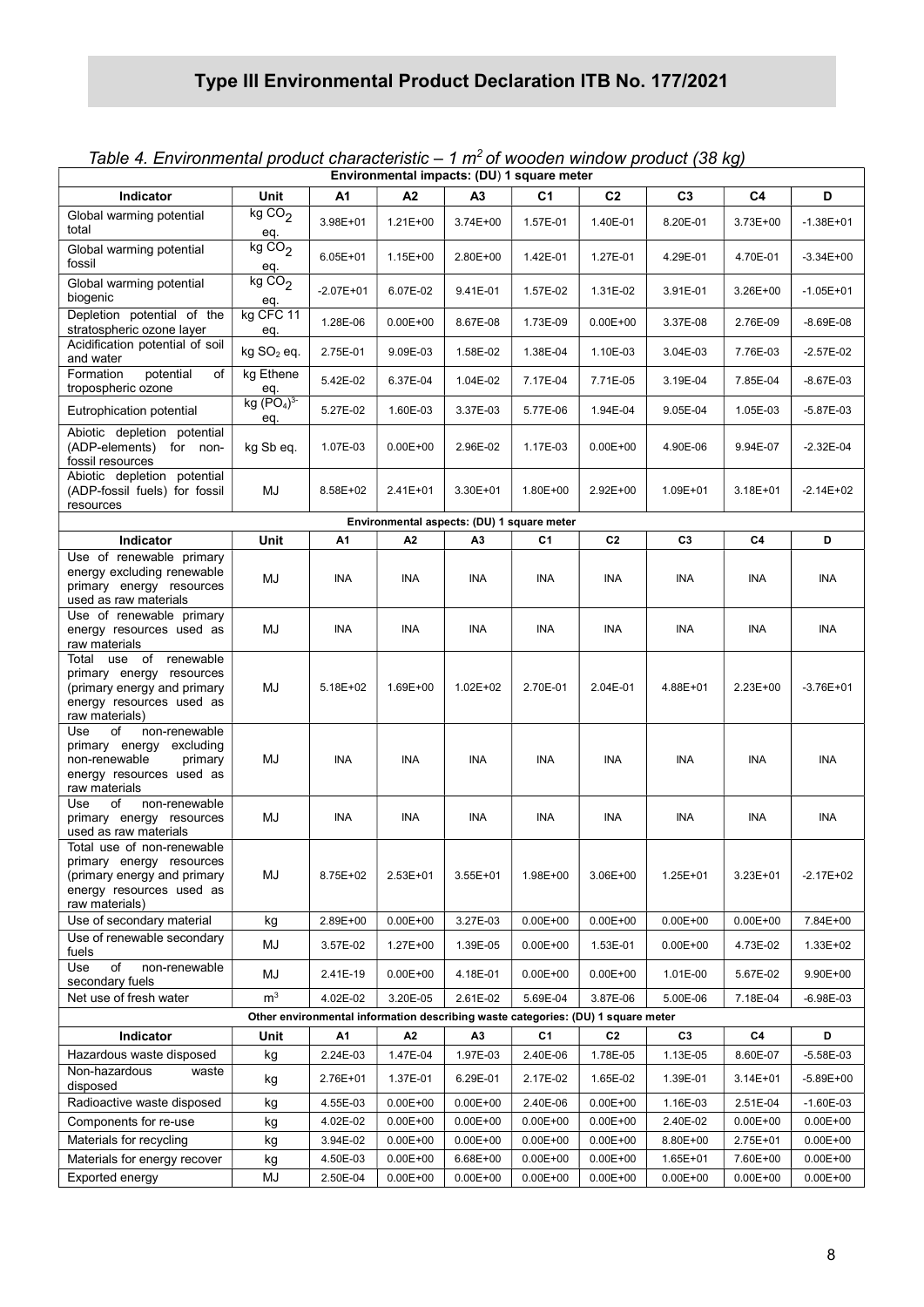| Environmental impacts: (DU) 1 square meter                                                                                          |                           |               |                                            |                |                |                |                |              |               |  |
|-------------------------------------------------------------------------------------------------------------------------------------|---------------------------|---------------|--------------------------------------------|----------------|----------------|----------------|----------------|--------------|---------------|--|
| Indicator                                                                                                                           | Unit                      | А1            | A2                                         | A <sub>3</sub> | C1             | C <sub>2</sub> | C <sub>3</sub> | C4           | D             |  |
| Global warming potential<br>total                                                                                                   | kg CO <sub>2</sub><br>eq. | $6.24E + 01$  | $1.37E + 00$                               | 4.23E+00       | 1.78E-01       | 1.51E-01       | 6.38E+00       | 4.27E+00     | $-2.29E + 01$ |  |
| Global warming potential<br>fossil                                                                                                  | kg CO <sub>2</sub><br>eq. | 8.62E+01      | 1.30E+00                                   | 3.17E+00       | 1.60E-01       | 1.50E-01       | 5.94E+00       | 7.37E-01     | $-1.10E + 01$ |  |
| Global warming potential<br>biogenic                                                                                                | kgCO <sub>2</sub><br>eq.  | $-2.38E + 01$ | 6.86E-02                                   | 1.06E+00       | 1.78E-02       | 1.51E-02       | 4.43E-01       | $3.53E + 00$ | $-1.19E + 01$ |  |
| Depletion potential of the<br>stratospheric ozone layer                                                                             | kg CFC 11<br>eq.          | 5.20E-06      | $0.00E + 00$                               | 9.80E-08       | 1.96E-09       | $0.00E + 00$   | 3.45E-07       | 1.19E-08     | $-1.64E-07$   |  |
| Acidification potential of soil<br>and water                                                                                        | kg SO <sub>2</sub> eq.    | 3.38E-01      | 1.03E-02                                   | 1.78E-02       | 1.56E-04       | 1.24E-03       | 6.97E-02       | 8.61E-03     | $-4.51E-02$   |  |
| Formation<br>potential<br>of<br>tropospheric ozone                                                                                  | kg Ethene<br>eq.          | 4.15E-01      | 7.20E-04                                   | 1.18E-02       | 8.10E-04       | 8.72E-05       | 3.68E-03       | 1.21E-03     | $-1.15E-02$   |  |
| Eutrophication potential                                                                                                            | kg $(PO4)3$<br>eq.        | $1.14E + 00$  | 1.81E-03                                   | 3.81E-03       | 6.52E-06       | 2.19E-04       | 2.77E-02       | 1.71E-03     | $-8.97E-03$   |  |
| Abiotic depletion potential<br>(ADP-elements) for non-<br>fossil resources                                                          | kg Sb eq.                 | 1.08E-03      | $0.00E + 00$                               | 3.35E-02       | 1.32E-03       | $0.00E + 00$   | 3.64E-04       | 1.11E-06     | $-8.74E-04$   |  |
| Abiotic depletion potential<br>(ADP-fossil fuels) for fossil<br>resources                                                           | MJ                        | 2.23E+03      | 2.72E+01                                   | 3.73E+01       | $2.03E + 00$   | 3.30E+00       | 7.69E+01       | 3.68E+01     | $-3.02E + 02$ |  |
|                                                                                                                                     |                           |               | Environmental aspects: (DU) 1 square meter |                |                |                |                |              |               |  |
| Indicator                                                                                                                           | Unit                      | Α1            | Α2                                         | А3             | C1             | C <sub>2</sub> | C3             | C4           | D             |  |
| Use of renewable primary<br>energy excluding renewable<br>primary energy resources<br>used as raw materials                         | MJ                        | <b>INA</b>    | <b>INA</b>                                 | INA            | <b>INA</b>     | <b>INA</b>     | <b>INA</b>     | INA          | INA           |  |
| Use of renewable primary<br>energy resources used as<br>raw materials                                                               | MJ                        | INA           | <b>INA</b>                                 | <b>INA</b>     | INA            | INA            | INA            | INA          | INA           |  |
| use of renewable<br>Total<br>primary energy resources<br>(primary energy and primary<br>energy resources used as<br>raw materials)  | MJ                        | 8,81E+02      | $1,91E+00$                                 | 1,16E+02       | 3,05E-01       | 2,31E-01       | 6,77E+01       | 2,56E+00     | $-3,62E+01$   |  |
| non-renewable<br>Use<br>of<br>primary energy excluding<br>non-renewable<br>primary<br>energy resources used as<br>raw materials     | MJ                        | INA           | INA                                        | <b>INA</b>     | INA            | ina            | INA            | INA          | ina           |  |
| Use<br>of<br>non-renewable<br>primary energy resources<br>used as raw materials                                                     | MJ                        | INA           | <b>INA</b>                                 | <b>INA</b>     | ina            | ina            | INA            | INA          | INA           |  |
| Total use of non-renewable<br>primary energy resources<br>(primary energy and primary<br>energy resources used as<br>raw materials) | MJ                        | 2,25E+03      | 2,86E+01                                   | 4,28E+01       | 2,24E+00       | 3,46E+00       | 6,95E+01       | 3,74E+01     | $-2,77E+02$   |  |
| Use of secondary material                                                                                                           | kg                        | 2,89E+00      | $0,00E + 00$                               | 3,70E-03       | $0,00E+00$     | $0,00E+00$     | $0.00E + 00$   | $0,00E+00$   | 8,88E+00      |  |
| Use of renewable secondary<br>fuels                                                                                                 | MJ                        | 2,41E-01      | $1,43E+00$                                 | 1,57E-05       | $0,00E + 00$   | 1,73E-01       | $0,00E+00$     | 4,73E-02     | 1,51E+02      |  |
| of<br>Use<br>non-renewable<br>secondary fuels                                                                                       | MJ                        | 2,41E-01      | $0,00E + 00$                               | 4,72E-01       | $0,00E + 00$   | $0,00E+00$     | 1,00E+00       | 5,67E-02     | $1,12E+01$    |  |
| Net use of fresh water                                                                                                              | m <sup>3</sup>            | 5.52E-02      | 3,62E-05                                   | 2,95E-02       | 6,43E-04       | 4,38E-06       | 5.00E-06       | 7.18E-04     | -7.98E-03     |  |
| Other environmental information describing waste categories: (DU) 1 square meter                                                    |                           |               |                                            |                |                |                |                |              |               |  |
| Indicator                                                                                                                           | Unit                      | A1            | A <sub>2</sub>                             | A <sub>3</sub> | C <sub>1</sub> | C <sub>2</sub> | C <sub>3</sub> | C4           | D             |  |
| Hazardous waste disposed<br>Non-hazardous<br>waste                                                                                  | kg                        | 1.22E-03      | 1.66E-04                                   | 2.23E-03       | 2.71E-06       | 2.01E-05       | 9.19E-01       | 8.71E-07     | -5.79E-03     |  |
| disposed<br>Radioactive waste disposed                                                                                              | kg                        | 2.72E+01      | 1.54E-01                                   | 7.11E-01       | 2.45E-02       | 1.87E-02       | 2.11E-01       | 4.26E+01     | $-6.44E + 00$ |  |
|                                                                                                                                     | kg                        | 4.62E-03      | $0.00E + 00$                               | $0.00E + 00$   | 2.71E-06       | $0.00E + 00$   | 1.30E-03       | 2.78E-04     | $-6.05E-03$   |  |
| Components for re-use<br>Materials for recycling                                                                                    | kg                        | 4.00E-02      | $0.00E + 00$                               | $0.00E + 00$   | $0.00E + 00$   | $0.00E + 00$   | 2.40E-02       | $0.00E + 00$ | $0.00E + 00$  |  |
| Materials for energy recover                                                                                                        | kg                        | 3.84E-02      | $0.00E + 00$                               | $0.00E + 00$   | $0.00E + 00$   | $0.00E + 00$   | 8.80E+00       | 3.45E+01     | $0.00E + 00$  |  |
| Exported energy                                                                                                                     | kg<br>MJ                  | $0.00E + 00$  | $0.00E + 00$                               | 7.55E+00       | $0.00E + 00$   | $0.00E + 00$   | 1.87E+01       | 7.7E+01      | $0.00E + 00$  |  |
|                                                                                                                                     |                           | $0.00E + 00$  | $0.00E + 00$                               | $0.00E + 00$   | $0.00E + 00$   | $0.00E + 00$   | $0.00E + 00$   | $0.00E + 00$ | $0.00E + 00$  |  |

# Table 4. Environmental product characteristic  $-1 \text{ m}^2$  of wooden aluminium window product (47 kg)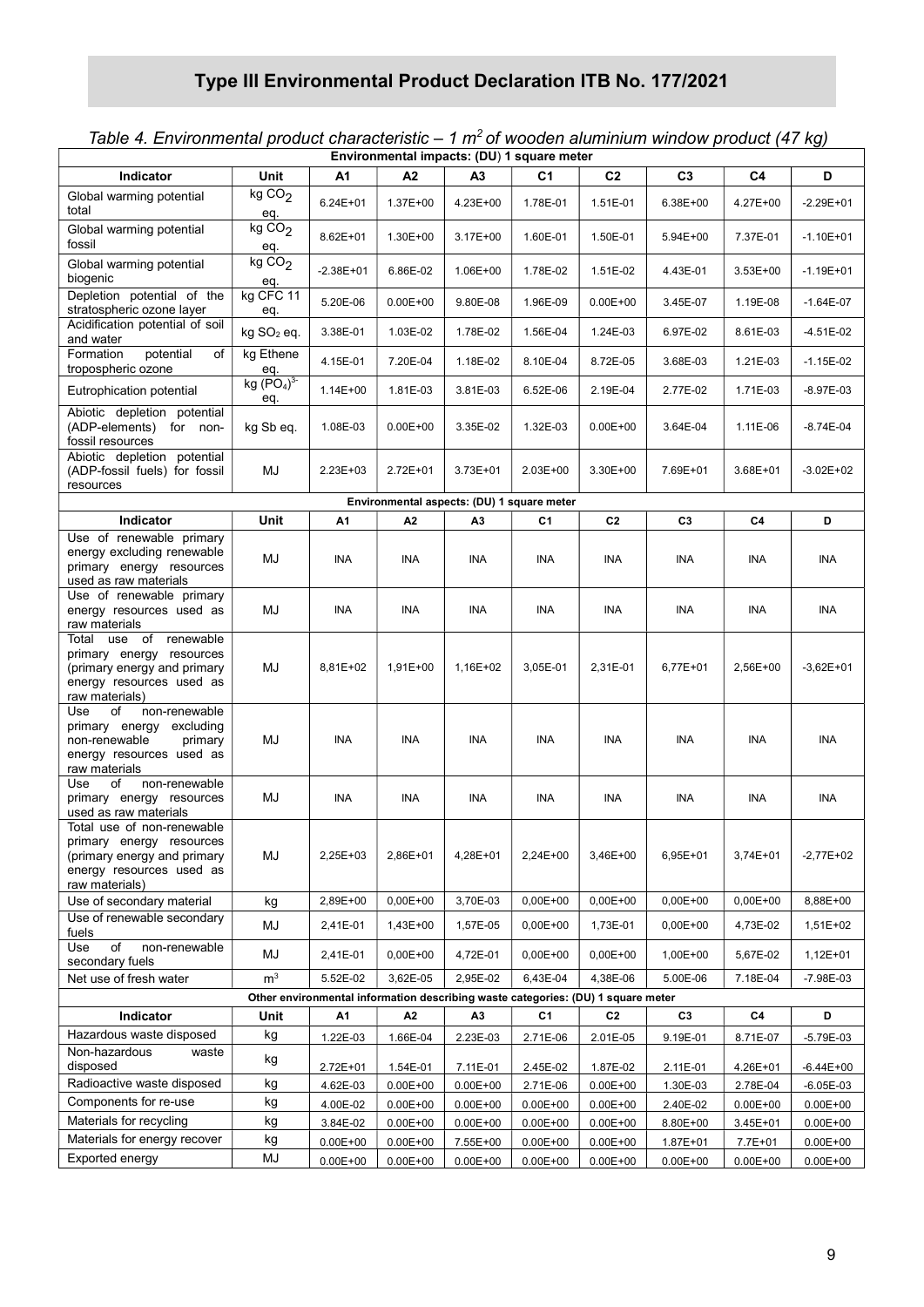#### RESULTS INTERPRETATION

The production of the entire representative "window" product  $(1 \text{ m}^2; \text{ A1-A3} \text{ modules})$  consumes approximately 858 MJ of fossil fuels and gives a total carbon footprint (GWP) of almost 40 kg  $CO<sub>2</sub>$ /wooden window and  $63\text{kg CO}_2$ /alu&wooden window at the product stage (A1-A3 modules). These values are below the average for the window market. In the production stage of raw materials (A1) there are three important factors that affect the environmental impact of the product. The low carbon footprint results from the use of square timber (dominant in the product by mass, 40/43%) - having a negative (minus) carbon footprint resulting from  $CO<sub>2</sub>$  sequestration by wood/trees in the growing phase amounting to approx. minus 21-24 kg  $CO<sub>2</sub>$  / kg of window. Secondly, a significant factor for the carbon footprint is the emission of glass production – for 42 kg  $CO<sub>2</sub>$  / window (3 layers of glass  $-6.3$  kg each) and the use of varnish / paints - almost  $-14$  kg CO<sub>2</sub>/window. Metal elements in wooden window have a minor impact of about 2 kg  $CO_2$ /window. The use of aluminium in the window deteriorate the environmental performance of the window by 200% in term of the carbon footprint (A1-A3 product stage) in comparison to pure wooden and almost 250% for the energy consumption of fossil fuels. This is due to the significant emissions and energy consumption of the aluminium production process.

A3 production (windows assembly) in most categories has a value of about a few to a dozen times lower than the production of feedstock resources itself, for example, it accounts for 73% for carbon impact as GWP and the production of windows in the A3 stage only 11%. The impact of the production of products at the A3 plant is mainly related to the use of electricity that consumes 10 MJ / window with a carbon footprint of approx. 2.5 kg  $CO<sub>2</sub>$  / window. A significant part of the demand for production is obtained from the low-emission combustion of wood production waste. i.e. almost 70 MJ of renewable energy / window with a carbon footprint below 1 kg  $CO_2$ /window which significantly reduces the total impact values and which is the basic pro-sustainable factor in a window production.

#### **VERIFICATION**

The process of verification of this EPD was in accordance with ISO 14025 and ISO 21930. After verification. this EPD is valid for a 5-year-period. EPD does not have to be recalculated after 5 years. if the underlying data have not changed significantly.

| The basis for LCA analysis was EN 15804:2012and ITB PCR A                                                                                                                                                                     |          |  |  |  |  |  |
|-------------------------------------------------------------------------------------------------------------------------------------------------------------------------------------------------------------------------------|----------|--|--|--|--|--|
| Independent verification corresponding to ISO 14025 (sub clause 8.1.3.)                                                                                                                                                       |          |  |  |  |  |  |
| external<br>l x l                                                                                                                                                                                                             | internal |  |  |  |  |  |
| External verification of EPD: Ph.D. Eng. Halina Prejzner<br>LCA/LCI input data verification: Ph.D. D.SC. Eng. Michał Piasecki. m.piasecki@itb.pl<br>Verification of LCA: Ph.D. Eng. Justyna Tomaszewska. j.tomaszewska@itb.pl |          |  |  |  |  |  |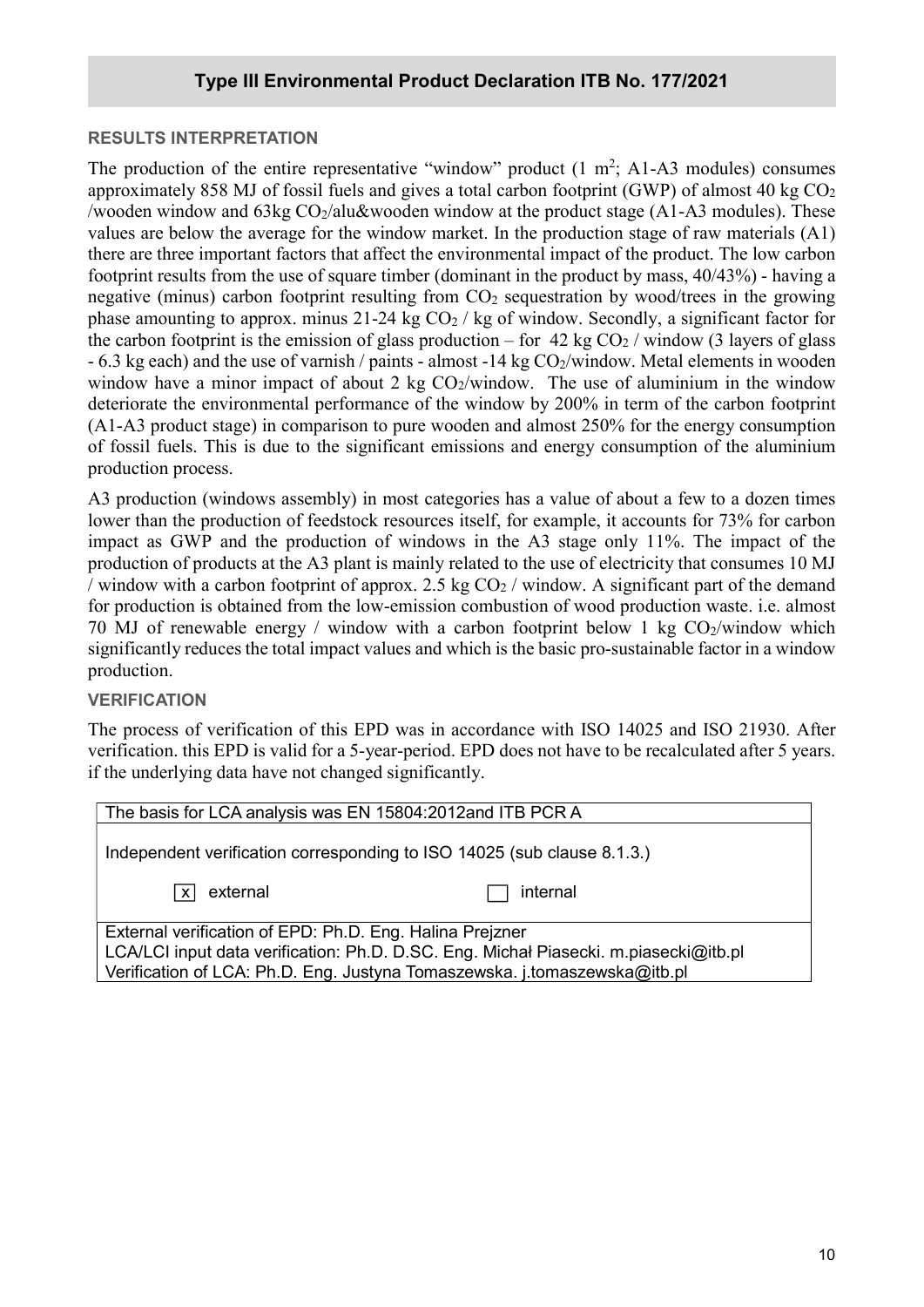#### Normative references

- PN-EN 14351-1+A2:2016-10 Okna i drzwi Norma wyrobu- właściwości eksploatacyjne Część 1: Okna i drzwi zewnętrzne
- https://www.kobize.pl/uploads/materialy/materialy\_do\_pobrania/krajowa\_inwentaryz acja\_emisji/NIR\_POL\_2019\_23.05.2019.pdf
- ITB PCR A General Product Category Rules for Construction Products
- ISO 14025:2006. Environmental labels and declarations Type III environmental declarations – Principles and procedures
- ISO 21930:2017 Sustainability in buildings and civil engineering works Core rules for environmental product declarations of construction products and services
- ISO 14044:2006 Environmental management Life cycle assessment Requirements and guidelines
- ISO 15686-1:2011 Buildings and constructed assets Service life planning Part 1: General principles and framework
- ISO 15686-8:2008 Buildings and constructed assets Service life planning Part 8: Reference service life and service-life estimation
- EN 15804:2012+A2:2019 Sustainability of construction works Environmental product declarations - Core rules for the product category of construction products
- /Ecoinvent / Ecoinvent Centre. www.Eco-invent.org